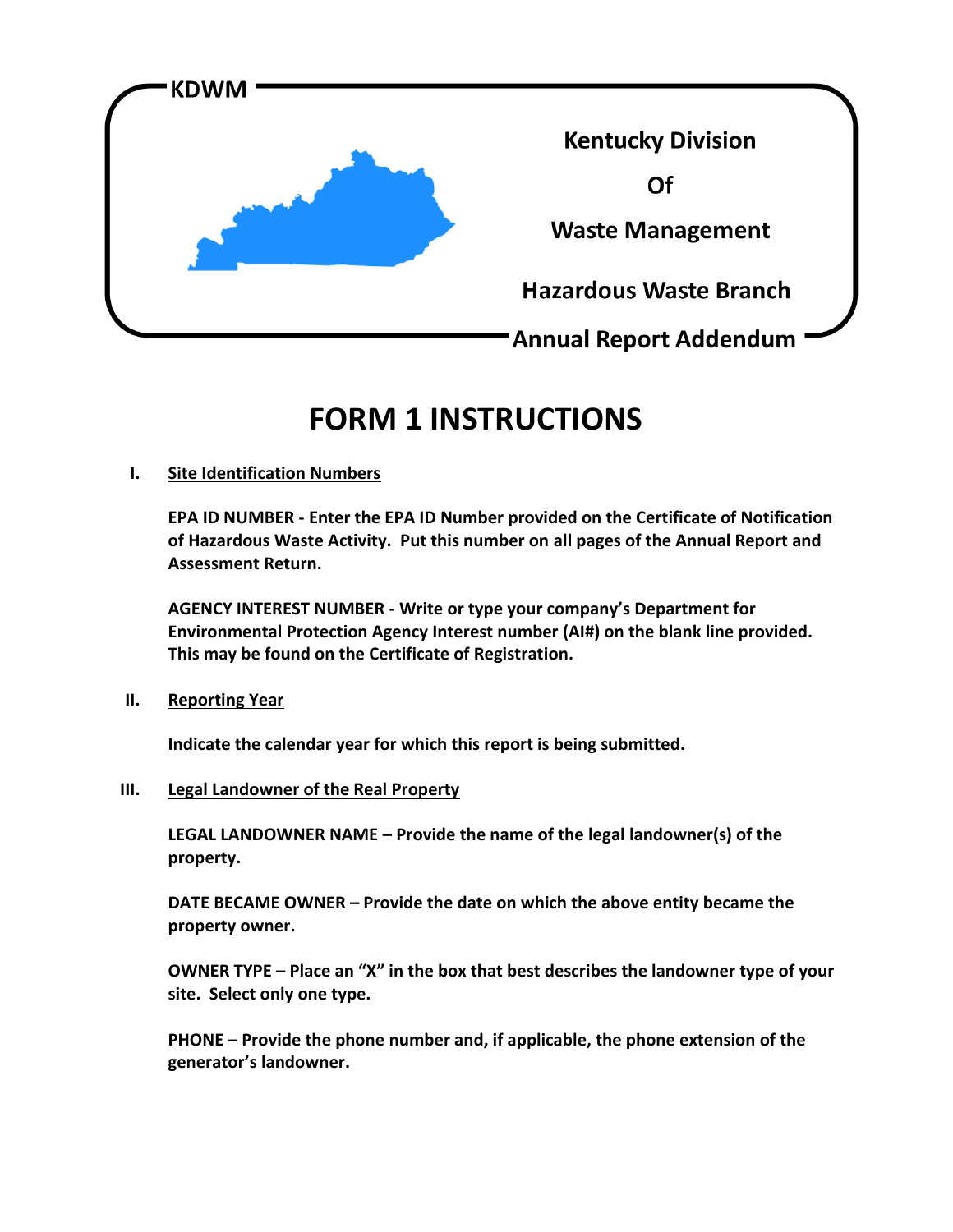**ADDRESS – Provide a complete mailing address where the generator's landowner can be reached.**

# **IV. Type of Regulated Waste Activity**

# **A. Hazardous Waste Activities**

**ONE-TIME GENERATOR – Place an "X" in the "No" box if you generate hazardous waste on a continual basis. Place an "X" in the "Yes" box if your company will not generate hazardous waste in future years at this site (i.e., underground storage tank removal) or if this was an episodic event.** 

*NOTE:* **One-Time-Only Generators are not required to renew the EPA ID number. The EPA ID number will be automatically deactivated one year after the effective date. Therefore, it is not necessary to submit a "Request to be Removed from the Hazardous Waste Handler List" form.** 

**FUEL BURNER OF HAZARDOUS WASTE FOR ENERGY RECOVERY – Place an "X" in this box if your company burns fuel for energy recovery. Also, place an "X" in the box or boxes below if your company uses an industrial boiler or an industrial furnace to burn hazardous waste for energy recovery.**

## **B. Universal Waste Activities**

**LARGE QUANTITY UNIVERSAL WASTE HANDLER – Place an "X" in this box if you are a universal waste handler who accumulates 5,000 kilograms (11,000 pounds) of universal waste at any time. You must identify all applicable categories of universal waste being handled.**

 **Place an "X" in all boxes that apply to indicate that your company generates and/or accumulates batteries, unused pesticides, thermostats, and/or spent lamps (including fluorescent lamps).**

# **C. Used Oil Activities**

**OFF-SPECIFICATION USED OIL BURNER – Place an "X" in this box and place an "X" in box (a) and/or box (b) and/or box (c) if you burn used oil.**

## **V. Comments**

**Any additional information that may be useful to the reviewer in understanding report responses and how they apply to the facility.**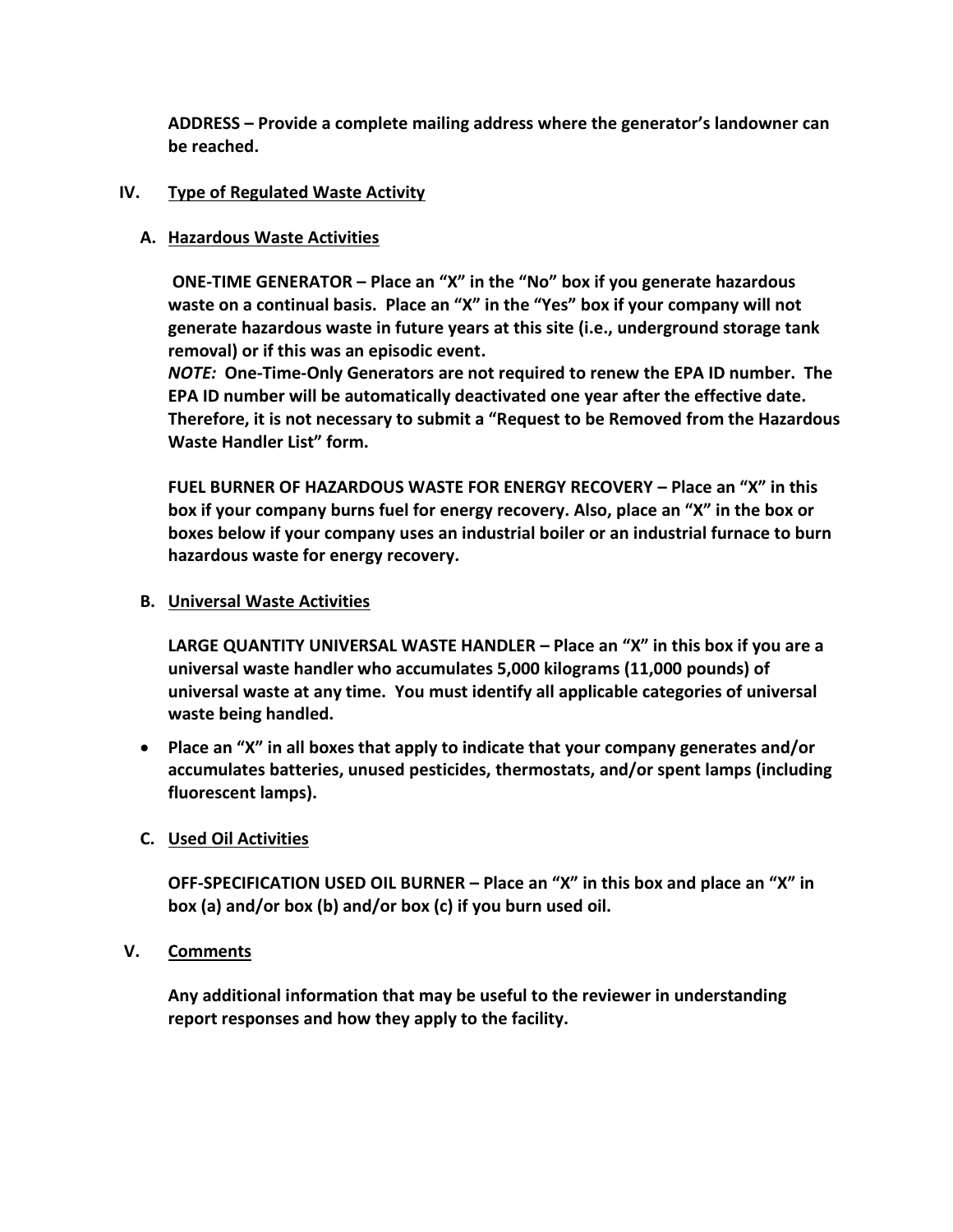# **FORM 2 INSTRUCTIONS**

### **I. Site Identification Numbers**

**EPA ID NUMBER - Enter the EPA ID Number provided on the Certificate of Notification of Hazardous Waste Activity. Put this number on all pages of the Annual Report and Assessment Return.** 

**AGENCY INTEREST NUMBER - Write or type your company's Department for Environmental Protection Agency Interest number (AI#) on the blank line provided. This may be found on the Certificate of Registration.** 

### **II. Waste Description**

**Use these definitions and the manifest to determine the physical state of the waste:**

*Solid* **– Any waste that does not fail the Paint Filter Test\* upon generation (stays in the collection filter)**

*Liquid* **– Any waste that fails the Paint Filter Test\* upon generation (flows on into the collection cylinder)**

**Please indicate whether waste is liquid or solid by placing an appropriate checkmark in the \_\_\_\_ Liquid or \_\_\_\_ Solid lines.** 

**Line (1): Provide a concise description of the waste including the source and generic chemical name or primary hazardous constituents. Example: "Ignitable spent solvent from degreasing operation in tool production; mixture of mineral spirits and kerosene."**

**Line (2): Enter the exact waste description as it appears on the manifest.**

**For Lab packs – Use one Form 2 to identify each lab pack waste stream that contains the same waste codes and waste description. If waste codes or waste description vary, a separate Form 2 should be provided.**

## **III. Quantity Generated in Report Year**

**Enter the total quantity of this hazardous waste stream generated the report year. Report in pounds. If your on site records do not identify the weight of the waste, you may use the Conversion Chart listed or apply your knowledge of the weight of the waste to convert it to pounds.**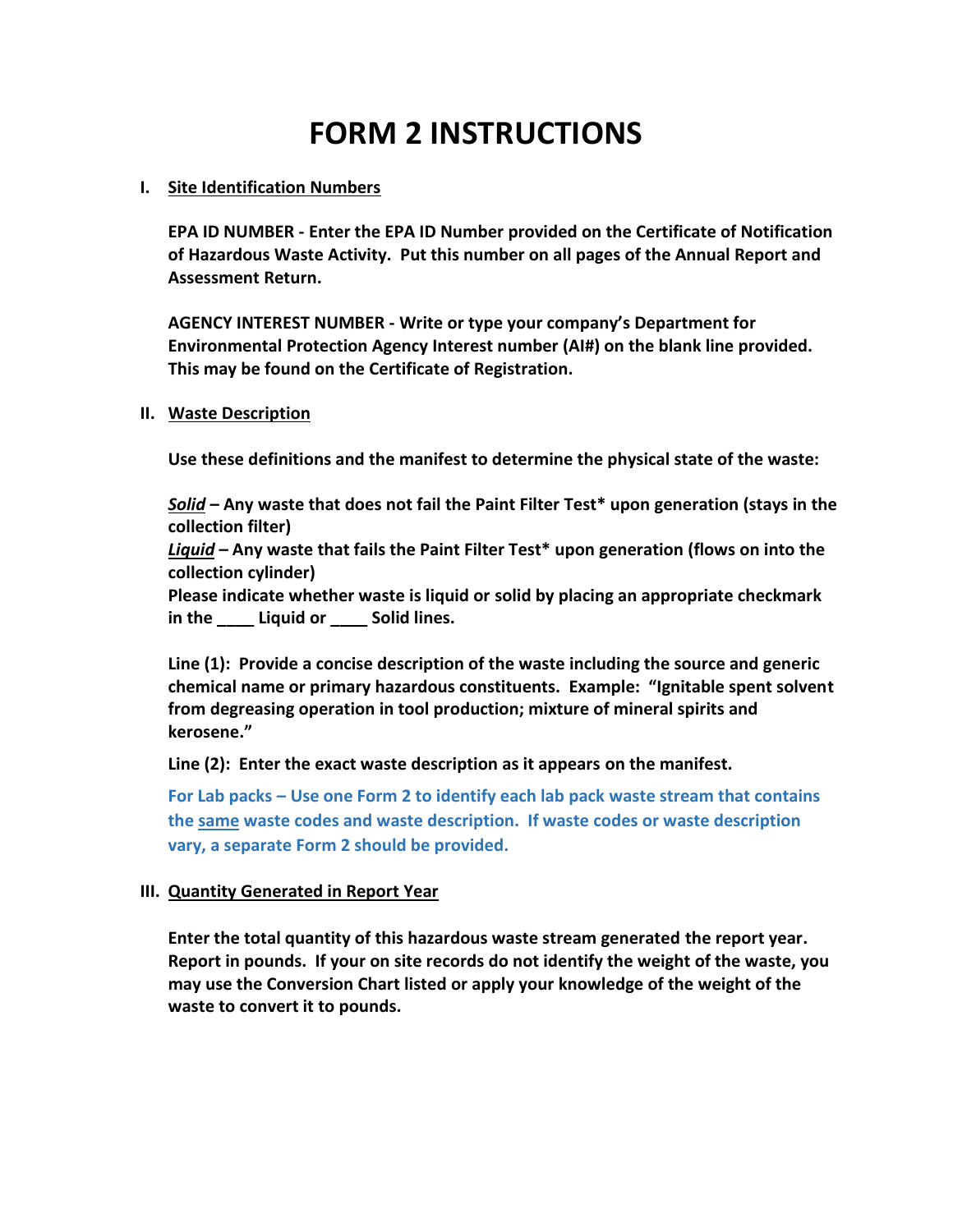## **Enter the value used to convert this waste to pounds**

**If you used a conversion factor to obtain the weight of your waste, identify the value used to convert the waste amount into pounds here.**

## **IV. On Site Management**

**Was any of this waste managed on site by treatment, recycling, disposal or discharge to a sewer or publicly owned treatment works? If yes complete number 2 on the federal form 8700 (GM) form.**

# **V. Waste Shipped Off Site**

**If "Yes," complete this form and submit a Form 4. Include hazardous waste that was received from off site and shipped off site, whether or not it was treated prior to shipment.**

**Space is provided to report shipments of the waste to two different off site facilities. If more space is needed, copy this form and complete only the Waste Shipped Off Site section. Number the page sequentially and identify it as a continuation of the Form 2.**

## **VI. Waste Receiving Sites**

# **Name of Receiving Facility/EPA Number of Receiving Facility**

**The name and EPA ID number of the receiving facility and the quantity of waste shipped off site to the receiving facility should correspond with information reported on Form 4.**

# **Off Site Management Method Code**

**See Management Method Codes listed in the instructions for the federal form 8700. Obtain this information from the receiving facility and/or from the manifest.**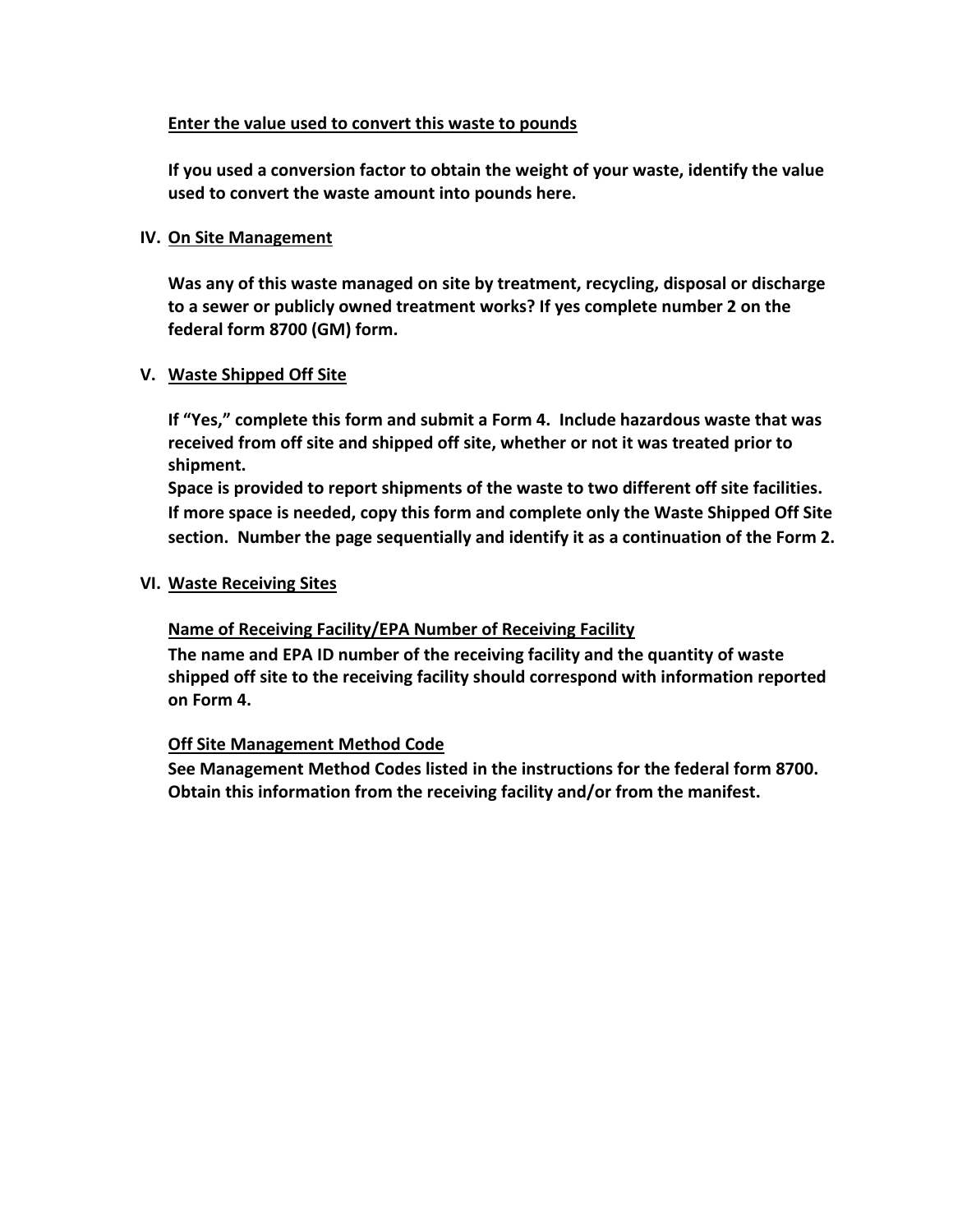# **FORM 3 INSTRUCTIONS**

## **I. Site Identification Numbers**

**EPA ID NUMBER - Enter the EPA ID Number provided on the Certificate of Notification of Hazardous Waste Activity. Put this number on all pages of the Annual Report and Assessment Return.** 

**AGENCY INTEREST NUMBER - Write or type your company's Department for Environmental Protection Agency Interest number (AI#) on the blank line provided. This may be found on the Certificate of Registration.** 

#### **II. Waste Description**

**Please indicate whether waste is liquid or solid by placing an appropriate checkmark in the \_\_\_\_ Liquid or \_\_\_\_ Solid lines.** 

**On line (1), provide a concise description of the waste including the source and generic chemical name or primary hazardous constituents. Example: "Ignitable spent solvent from degreasing operation in tool production; mixture of mineral spirits and kerosene."**

**On line (2), enter the exact waste description as it appears on the manifest. For Lab packs – Use one Form 3 to identify each lab pack waste stream that contains the same waste codes and waste description. If waste codes or waste description vary, a separate Form 3 should be provided.**

## **III. Name of Generator From Which This Waste Was Received**

**Identify the name of the generator that shipped this hazardous waste to your facility from the manifest form.**

## **IV. EPA ID Number of Generator From Which This Waste Was Received**

**Identify the 12-character EPA ID Number for the generator that shipped waste to your facility from the manifest form. For Conditionally Exempt small quantity generators without EPA ID#'s, use the state abbreviation followed by CESQG00000, (i.e., KYCESQG00000).**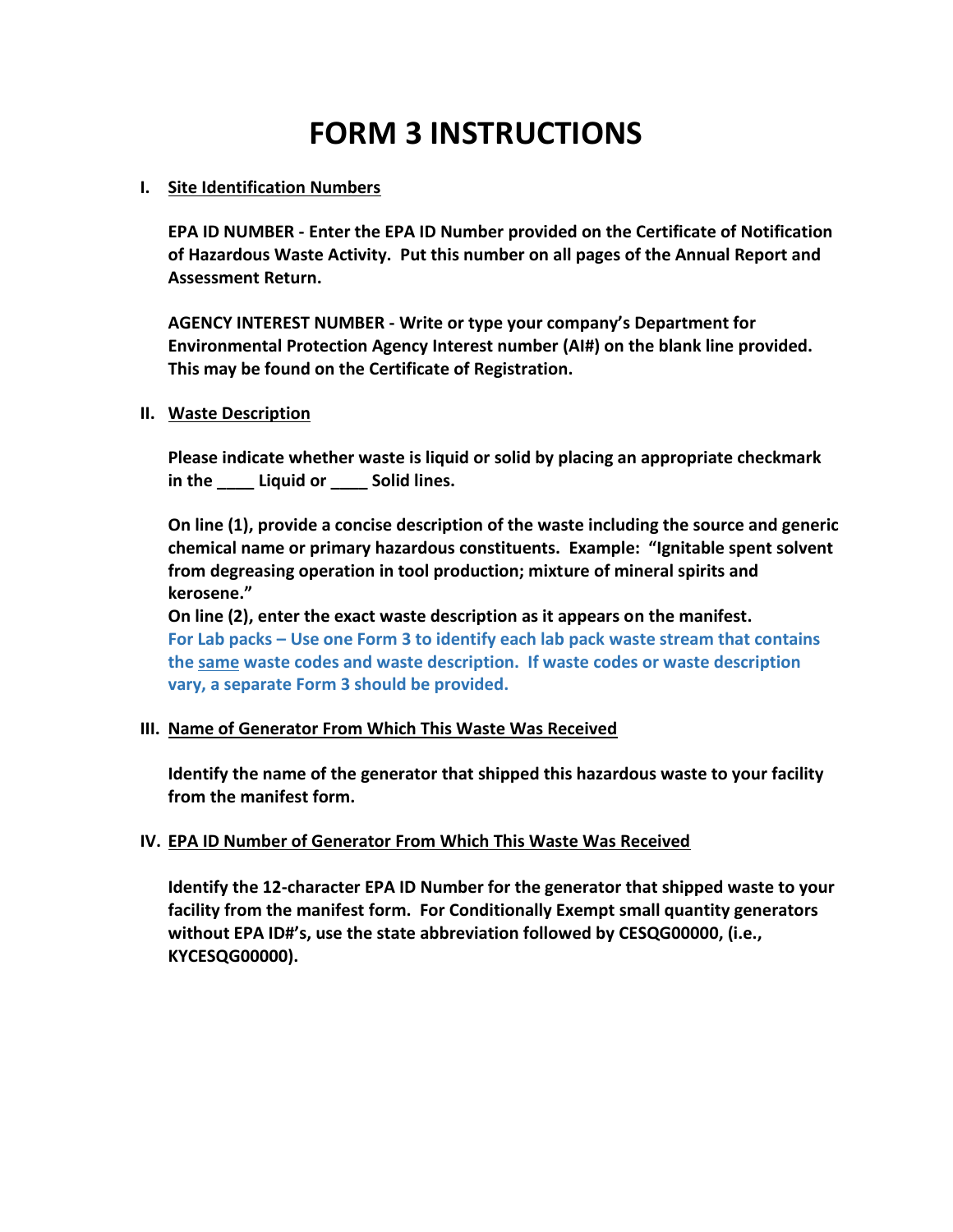# **FORM 4 INSTRUCTIONS**

### **I. Site Identification Numbers**

**EPA ID NUMBER - Enter the EPA ID Number provided on the Certificate of Notification of Hazardous Waste Activity. Put this number on all pages of the Annual Report and Assessment Return.** 

**AGENCY INTEREST NUMBER - Write or type your company's Department for Environmental Protection Agency Interest number (AI#) on the blank line provided. This may be found on the Certificate of Registration.** 

**\*Additional copies of FORM 4 can be used if space is required.**

### **II. List All Receiving Facilities**

**Identify the EPA ID number and name for each facility that received hazardous waste from your site. Double check ID numbers for 12-characters and accuracy.** 

### **III. Total Number of Manifested Shipments**

**Count each manifest only once and report the total number of manifests used to ship your waste to each receiving facility.**

#### **IV. Total Pounds Shipped**

**Amounts reported in this column should balance with figures totaled from the Waste Shipped Off Site section on Form 2.**

#### **V. List All Primary Transporters**

**Complete the name and EPA ID number for each primary transporter used to ship your hazardous waste off site. Do not list secondary transporters.** 

#### **VI. Container Types**

**Enter the two-letter container code from Item 12 on the manifest (e.g. DM, TT, DF...)**